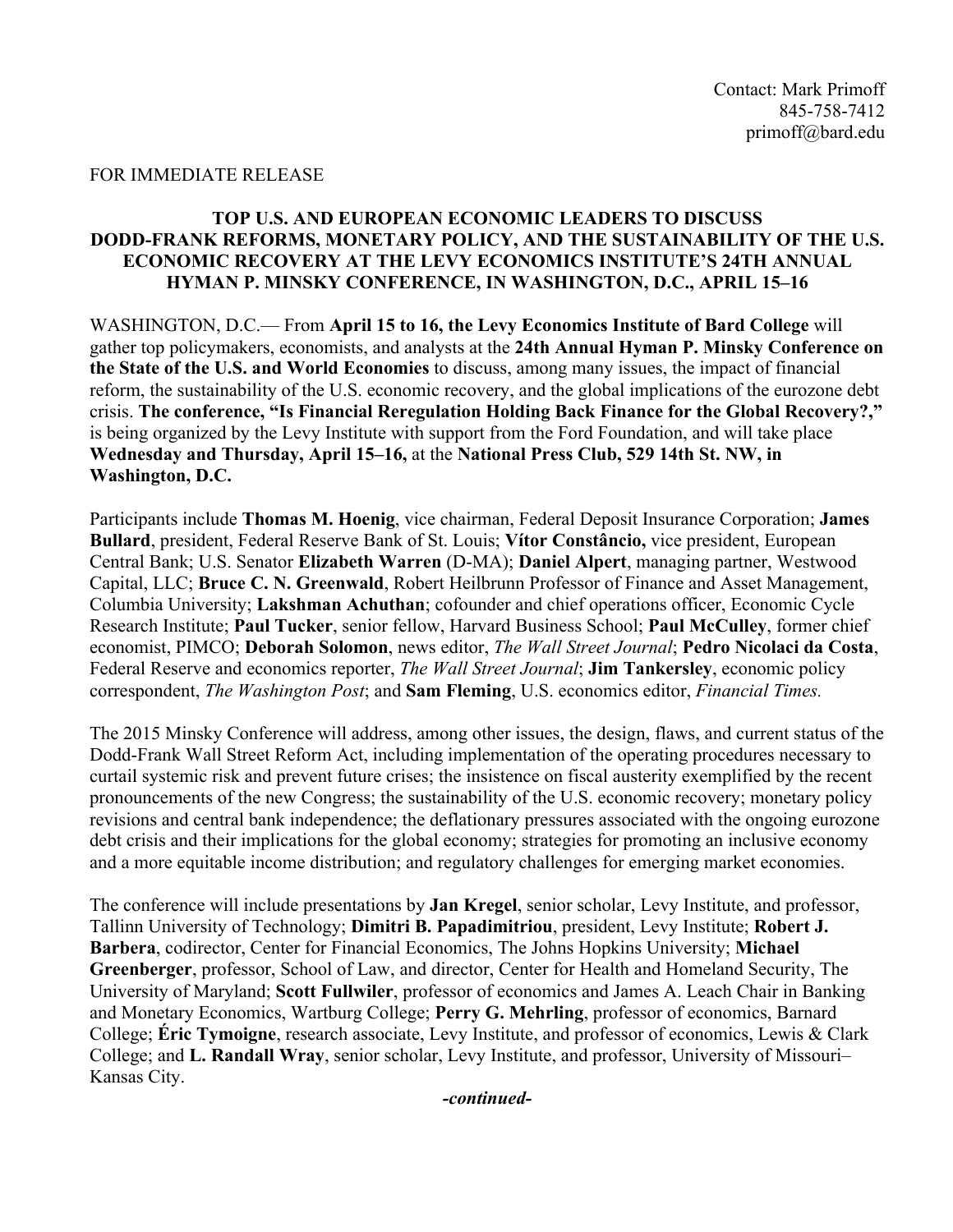The **Levy Economics Institute of Bard College**, founded in 1986 through the generous support of the late Bard College trustee Leon Levy, is a nonprofit, nonpartisan, public policy research organization. The Institute is independent of any political or other affiliation, and encourages diversity of opinion in the examination of economic policy issues while striving to transform ideological arguments into informed debate.

The **Ford Foundation** is an independent, nonprofit grant-making organization. For more than half a century it has worked with courageous people on the frontlines of social change worldwide, guided by its mission to strengthen democratic values, reduce poverty and injustice, promote international cooperation, and advance human achievement. With headquarters in New York, the foundation has offices in Latin America, Africa, the Middle East, and Asia.

## **Preliminary conference program:**

*24th Annual Hyman P. Minsky Conference on the State of the U.S. and World Economies Is Financial Reregulation Holding Back Finance for the Global Recovery*

## **Wednesday, April 15**

| $8:00-8:45$ a.m.   | <b>Breakfast and Registration</b>                                                                                                                                                                                                                                                                                                                                                                                                                                                                                                    |
|--------------------|--------------------------------------------------------------------------------------------------------------------------------------------------------------------------------------------------------------------------------------------------------------------------------------------------------------------------------------------------------------------------------------------------------------------------------------------------------------------------------------------------------------------------------------|
| $8:45-9:00$ a.m.   | <b>Welcome and Introduction</b><br>Dimitri B. Papadimitriou, President, Levy Institute                                                                                                                                                                                                                                                                                                                                                                                                                                               |
| $9:00-10:00$ a.m.  | SPEAKER: James Bullard, President, Federal Reserve Bank of St. Louis                                                                                                                                                                                                                                                                                                                                                                                                                                                                 |
| $10:15-11:15$ a.m. | SPEAKER: Thomas M. Hoenig, Vice Chairman, Federal Deposit Insurance<br>Corporation                                                                                                                                                                                                                                                                                                                                                                                                                                                   |
|                    | 11:15 a.m.-12:15 p.m SPEAKER: Paul McCulley, formerly Chief Economist, PIMCO<br>"Escape Fandango"                                                                                                                                                                                                                                                                                                                                                                                                                                    |
| $12:30-1:15$ p.m.  | SPEAKER: Elizabeth Warren, U.S. Senator (D-MA)<br>"The Unfinished Business of Financial Reform"                                                                                                                                                                                                                                                                                                                                                                                                                                      |
| $1:15-2:30$ p.m.   | Lunch                                                                                                                                                                                                                                                                                                                                                                                                                                                                                                                                |
| $2:30-4:00$ p.m.   | <b>Session 1. CENTRAL BANK DELEVERAGING AND FINANCIAL</b><br><b>SECTOR REGULATION</b><br>MODERATOR: Jim Tankersley, Economic Policy Correspondent, The<br><b>Washington Post</b><br><b>SPEAKERS:</b><br>Scott Fullwiler, Professor of Economics and James A. Leach Chair in Banking<br>and Monetary Economics, Wartburg College<br>Michael Greenberger, Professor, School of Law, and Director, Center for Health<br>and Homeland Security, The University of Maryland<br>Perry G. Mehrling, Professor of Economics, Barnard College |
| $4:00-4:15$ p.m.   | <b>Coffee Break</b>                                                                                                                                                                                                                                                                                                                                                                                                                                                                                                                  |

**4:15−5:30 p.m. Session 2. CAN BETTER REGULATION PREVENT THE NEXT CRISIS?**